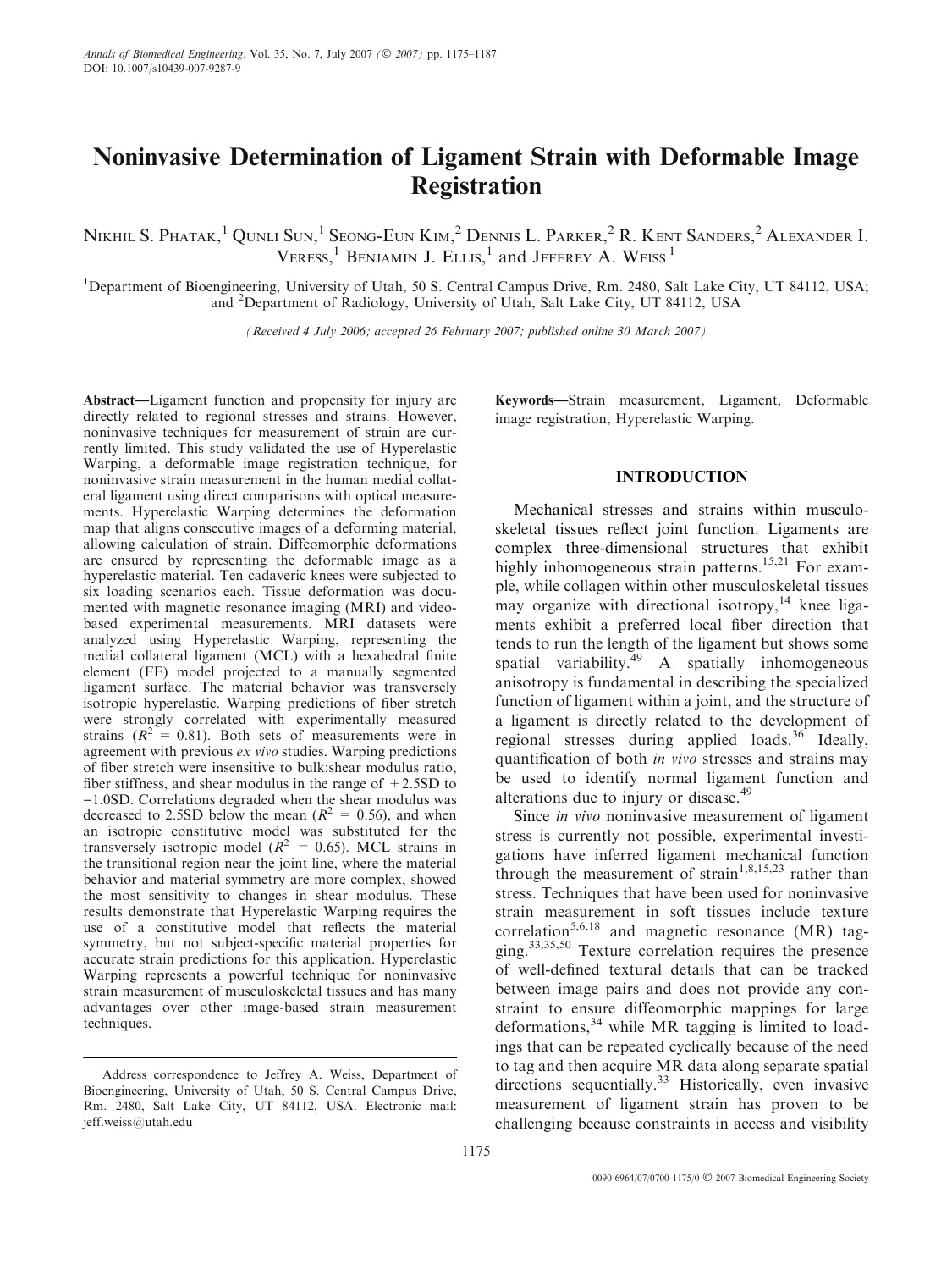to the ligament limit the application of traditional optical or strain gauge techniques. Ligament strains have been measured both in vivo and ex vivo using techniques such as implantation of magnets, $1,8$  mercury strain gauges, $^{23}$  and optical markers.<sup>15</sup> Due to their intrinsic invasiveness, these methods have been most frequently applied for ex vivo studies.

Algorithms for deformable image registration<sup>42,44,47</sup> have become a viable option for ligament strain measurement due to recent advances in MR imaging pulse sequences that enhance the signal intensity of collagen.9,26 Deformable image registration is used to determine a deformation map that aligns the features of one image with the corresponding features in another image.<sup>44</sup> If these image pairs represent distinct states of deformation, it is possible to determine the strain in the tissue from the deformation map that aligns the image datasets. Deformable image registration is typically an ill-posed problem<sup>20</sup> because a unique solution for the alignment of the two sets of images does not exist. Therefore, a regularization and/ or cost function must be used. Our laboratory has developed and applied Hyperelastic Warping, 38,42,43,47 a specific algorithm for deformable image registration, to measure strain directly from medical image data. Hyperelastic Warping combines an image-based energy calculated from the intensity fields of the image pairs with a hyperelastic regularization of the underlying deformation field. An initial template image is chosen to represent the material in the reference configuration, while a target image is chosen to represent the same material after deformation. A spatially varying force is produced to deform the discretized template image into the target image by minimizing an energy functional. Since it is based strictly on image data, strain measurement with Hyperelastic Warping can be noninvasive.

The purpose of this study was to validate the use of Hyperelastic Warping for noninvasive measurement of ligament strain by direct comparison of strains predicted by Warping to experimental optical strain measurements. The sensitivity of Hyperelastic Warping predictions to errors in material model selection and material coefficients was determined. The medial collateral ligament (MCL) was selected for study due to extensive data in the literature on MCL strain behav- $\arctan 1,15,23$  the availability of validated experimental protocols for ligament strain measurement,  $27$  highresolution MR image data is available, $2<sup>6</sup>$  and ligament mechanical function is pivotal for knee injury and healing.49 Two hypotheses were tested: (1) Hyperelastic Warping can accurately predict MCL fiber stretch (final length/initial length along the local fiber direction) during passive knee flexion and knee flexion with valgus torque and (2) variations in the assumed material

coefficients and constitutive model have a minimal effect on the predicted fiber stretch distributions.

# MATERIALS AND METHODS

## Study Design

Ten fresh-frozen, cadaveric, male, left knees were tested (mean age: 48 years; SD: 14; range: 18–65). A pilot study was performed on an additional knee (male, age 64) in order to optimize the MR acquisition settings and to obtain estimates of means and variance for power analysis. Exclusion criteria were surgical scars or evidence of joint disease such as osteoarthritis. Based on estimates for the means and standard deviations of MCL strain from the pilot study combined with previously published data,<sup>15</sup> a power analysis demonstrated that a sample size of 10 was sufficient to obtain a power of 0.8 when detecting a physiologically relevant effect size set at 1.0% strain change during knee flexion with 12 N m valgus torque. A custom loading fixture was designed to allow application of six distinct loading states to the knees in a magnetic resonance imaging (MRI) scanner. The knee at full extension was defined as the reference configuration for strain measurement, and five different target loading configurations were investigated:  $0^{\circ}$  flexion with valgus load,  $30^{\circ}$  passive flexion, 30° flexion with valgus load, 60° passive flexion, and 90° passive flexion.

## Specimen Preparation

Knee specimens were prepared for kinematic testing and strain measurement using the protocol of Gardiner et al.<sup>16</sup> with the exception that more contrast markers were used to define additional gauge lengths and the patella and anterior joint capsule were kept intact during dissection. A  $3 \times 8$  grid of black plastic spheres (2.38 mm dia.) was bonded to the fibers of the superficial MCL with cyanoacrylate. These contrast markers formed 21 gauge lengths for strain measurement along the visible fiber direction (Fig. 1b). Each gauge length was approximately 9 mm long. The specimen was wrapped in saline-soaked gauze during all testing and was regularly moistened with 0.9% buffered saline. The MCL was exposed for approximately 4–5 h during testing and no visual evidence of dehydration was observed.

# Loading Fixture

A custom MRI-compatible (Nylon) fixture was designed to hold the knee at passive flexion angles of  $0^{\circ}$ , 30-, 60-, and 90-, and apply a calibrated valgus load at 0° and 30° flexion angles (Fig. 1a). A load/torque cell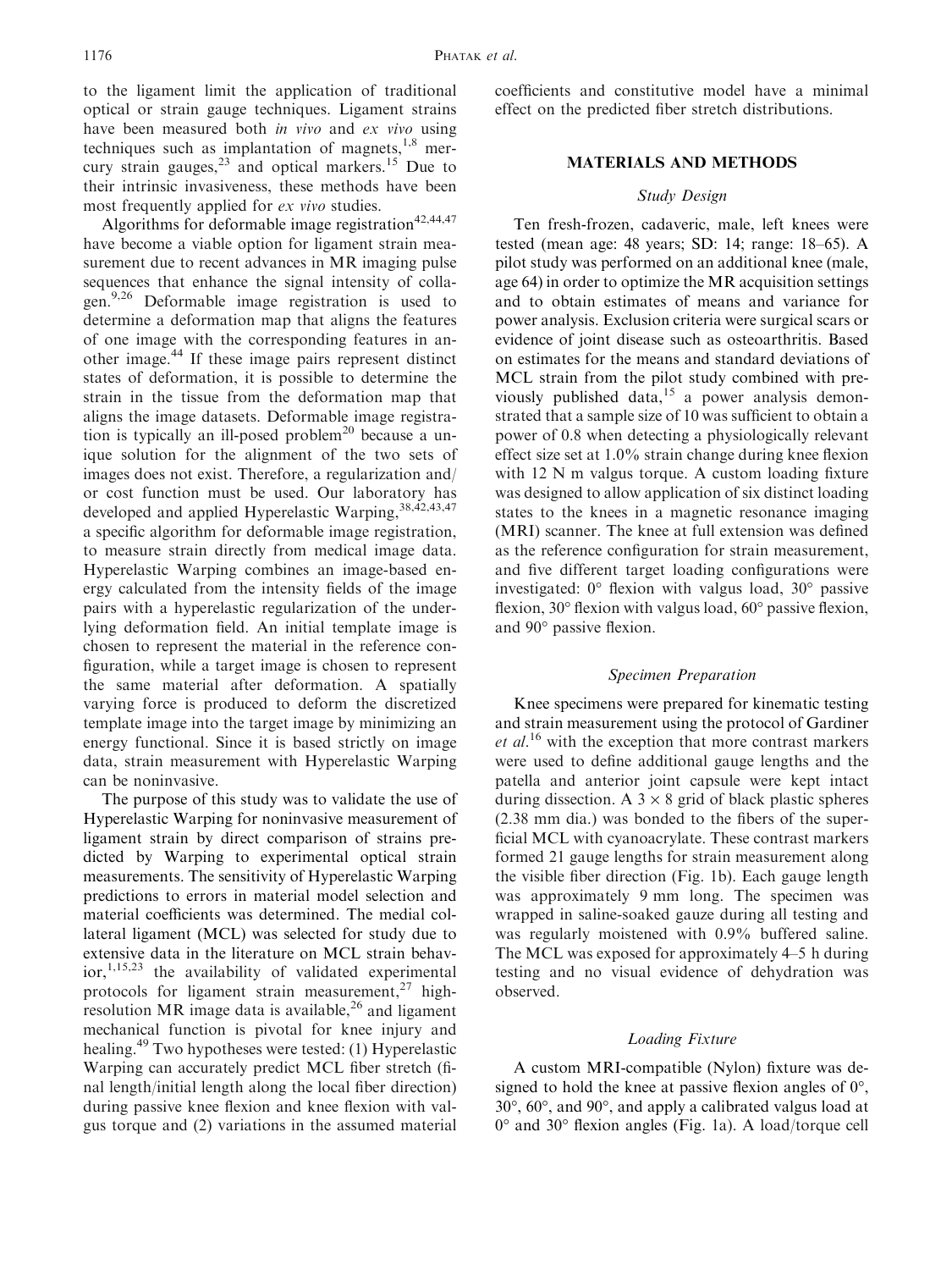

FIGURE 1. (a) Schematic medial view of knee within loading fixture, illustrating the six loading configurations. (1) Initial baseline configuration with 0° flexion (knee at full extension) identified as fiber stretch of 1. (2) 0° flexion with valgus load applied with lateral displacement of proximal femur. (3) 30° passive flexion. (4) 30° flexion with valgus load. (5) 60° passive flexion. (6) 90° passive flexion; (b) Strain measurement locations on the superficial MCL. Anterior strain gauge lengths (Column A) are aligned longitudinally and posterior strain gauge lengths (Column C) are aligned obliquely. Gauge lengths A5, B5, and C5 were positioned across the joint line (dashed line); (c) Photograph depicting fiber direction of distal MCL.

(Futek T5105, Irvine, CA; accuracy  $\pm 0.056$  N m) was used for each knee to calibrate the lateral displacement of the distal femur with a valgus torque of 12 N m while tibial motion was constrained in five degrees-offreedom (only tibial axial rotation permitted). Since the load/torque cell could not be used in the MRI scanner, the calibrated lateral displacement was used to define valgus load. The loading fixture was designed to allow limited but highly repeatable loading conditions, with minor adjustments to accommodate knees of different sizes. The repeatability of knee configurations within the fixture was confirmed for each individual knee with a MicroScribe-3DX digitizer (Immersion Corp., San Jose, CA; accuracy  $\pm$ 0.085 mm); tracking of anatomic and surface marker landmarks demonstrated that each loading configuration was repeatable to within  $\pm 1\%$  error for joint position and flexion angle. The fixture was designed to hold the long axis of the MCL nearly constant with respect to the magnetic field during flexion in order to minimize the effect of directional anisotropy during imaging. The ''magic angle effect'' creates an artifact of increased signal intensity for collagenous tissue aligned at 55 $^{\circ}$  with respect to the  $B_0$ axis of the MRI scanner.<sup>41</sup> Digitization confirmed that the long axis of the MCL deviated less than  $2^{\circ}$  with respect to  $B_0$  for all loading conditions, and the magic angle effect was not observed in the resulting MR images. The knee was preconditioned with 15 loading cycles prior to data acquisition at each loading configuration.

#### Video-based Strain Measurement

Strains were measured from the contrast markers using a 3D motion analysis system consisting of two digital cameras (Pulnix TM-1040,  $1024 \times 1024 \times$ 30 fps, Sunnyvale, CA) and analysis software (DMAS, Spica Technology Corp, Maui, Hawaii). The accuracy of this system is  $\pm 0.024$  mm ( $\pm 0.18\%$  absolute strain) for the testing conditions and gauge lengths used in this study. $27$  The coordinates of the contrast markers with the knee at full extension were used to define the reference lengths for fiber stretch calculations.

## MRI Acquisition and Processing

Several methods were combined to overcome the challenge of obtaining sufficient signal intensity from the MCL with MRI. The  $T_2$  relaxation time constant of collagenous tissue such as ligament has been estimated to be lower than 2 ms.<sup>22</sup> A short echo time (TE), dual echo Spoiled Gradient (SPGR) pulse sequence was developed to obtain signal from the MCL.<sup>17,26</sup> Dual echo images ( $TE_1 = 1.6$  ms,  $TE_2$ )  $= 8.6$  ms, matrix  $= 512 \times 256$ , field of view  $= 16$  cm, slice thickness =  $0.8$  mm) were acquired on a 1.5 T clinical MR scanner (GE Medical Systems, Milwaukee, WI). Two 3-in. diameter, phased-array surface coils were positioned on either side of the knee. To correct for intensity inhomogeneity of the MR data, a bias correction algorithm based on Sled et  $al$ .<sup>39</sup> was applied separately for each echo. The dual echoes were processed to enhance MCL signal using

$$
T_2 \text{ processed signal} = \frac{k}{\ln(echo2/echo1)},\qquad(1)
$$

where *echo*1 and *echo*2 represent the signal intensity of each echo and  $k$  is a scaling factor. The MCL was visible at the lower echo time (Fig. 2a, arrows) but not at the higher echo time (Fig. 2b, no arrows).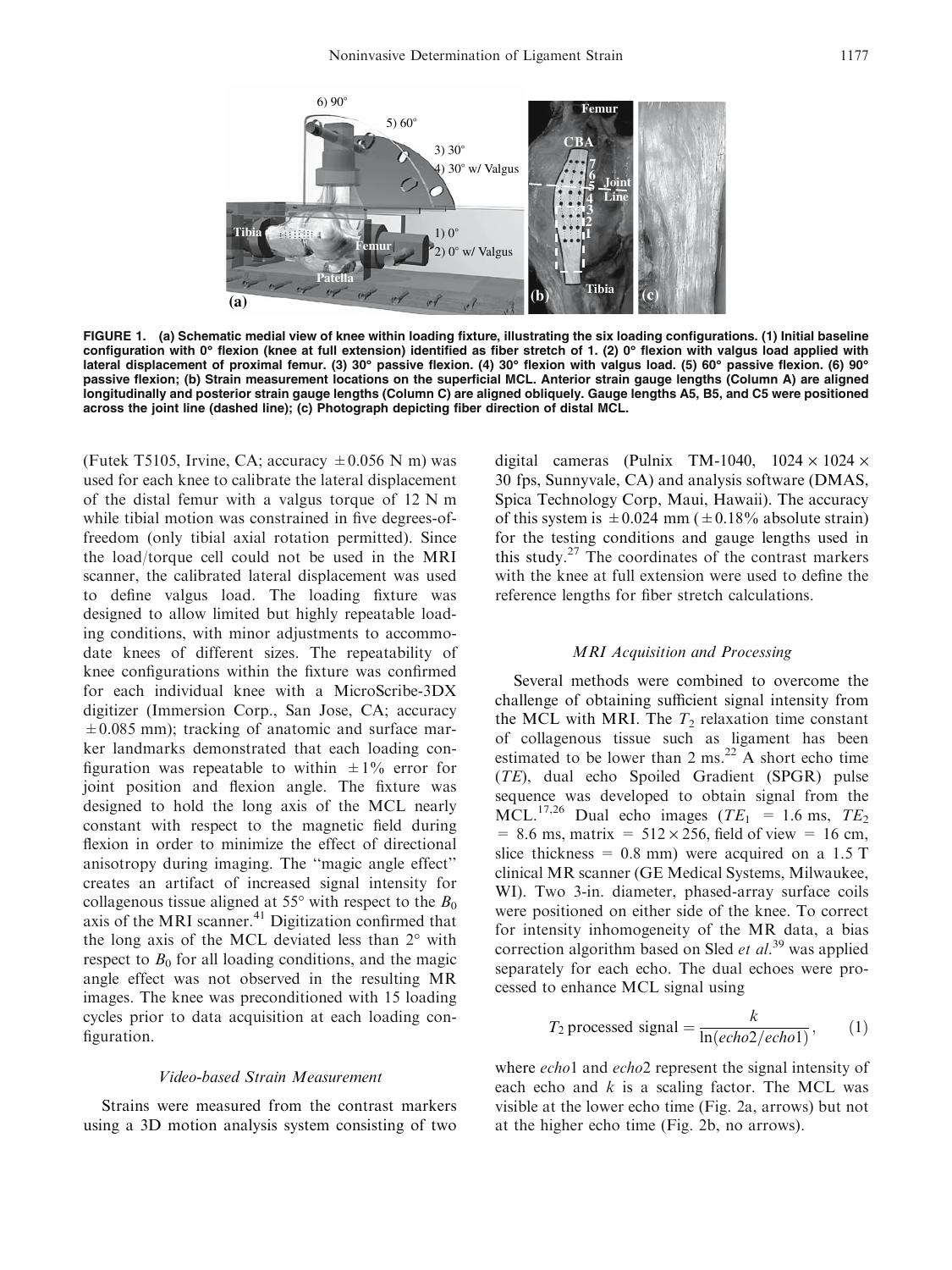

FIGURE 2. Sample coronal slice from a dual-echo MR acquisition of the medial knee. (a) Echo 1,  $TE_1 = 1.6$  ms with MCL clearly visible (white arrows); (b) Echo 2,  $TE_2 = 8.6$  ms with most MCL components not visible; (c) Bias corrected and  $T_2$  processed image used as the basis for Hyperelastic Warping analysis.

#### Template and Target Images

Image datasets of the MCL were acquired with each knee at  $0^{\circ}$  passive flexion. These were defined as the template images and represented the reference configuration for each knee. Target image datasets documented the five knee loading configurations for each knee:  $0^{\circ}$  flexion with valgus load,  $30^{\circ}$  passive flexion,  $30^{\circ}$  flexion with valgus load,  $60^{\circ}$  passive flexion, and 90° passive flexion. Acquisition of each image dataset for this study required approximately 12 min of scan time.

#### Surface Reconstruction and FE Mesh Generation

The MCL surface was manually segmented from the MR images. Cross-sectional contours of the MCL were extracted from the MRI dataset (SurfDriver, Kailua, HI). The aim of the segmentation process was to create a finite element (FE) mesh that corresponded to the boundary and volume of the MCL (Fig. 3a) to confine the computational solution to the structure of interest. A triangulated MCL surface (Fig. 3b) was imported into FE preprocessing software (TrueGrid, XYZ Scientific, Livermore, CA) and a hexahedral FE mesh was created (Fig. 3c). $13,16$ 

# Finite Deformation Theory

Hyperelastic Warping uses a Lagrangian reference frame to track deformation of the template image. The deformation map that aligns the template image with the target image is denoted  $\varphi(X) := x = X + u(X)$ , where  $x$  are current (deformed) coordinates corresponding to X and  $u(X)$  is the displacement field. The deformation gradient  $\boldsymbol{F}$  is defined as

$$
F(X) := \frac{\partial \varphi(X)}{\partial X}.
$$
 (2)

The change in density is related to  $F$  through the Jacobian,  $J := det(F) = \rho_0/\rho$ , where  $\rho_0$  and  $\rho$  are densities in the reference and deformed configurations, respectively. The positive definite, symmetric right Cauchy–Green deformation tensor is  $C = F<sup>T</sup>F$ .

# Hyperelastic Warping

An overview of Hyperelastic Warping is provided below—the details can be found in our previous publications.<sup>38,42–44,47</sup> Most deformable image registration methods can be posed as the minimization of a twoterm energy functional with an image-based energy and a regularization/constraint energy. $44$  In the following presentation, the spatially varying scalar intensity fields for the template and target are denoted by  $T$  and  $S$ ,



FIGURE 3. Schematic showing the procedure for mesh generation from the MR images. (a) Anterior view of the knee, showing MCL in a coronal slice; (b) Anterior view of triangulated surface, reconstructed from closed bounded contours; (c) Medial view of finite element mesh of MCL with enlargement to show mesh detail.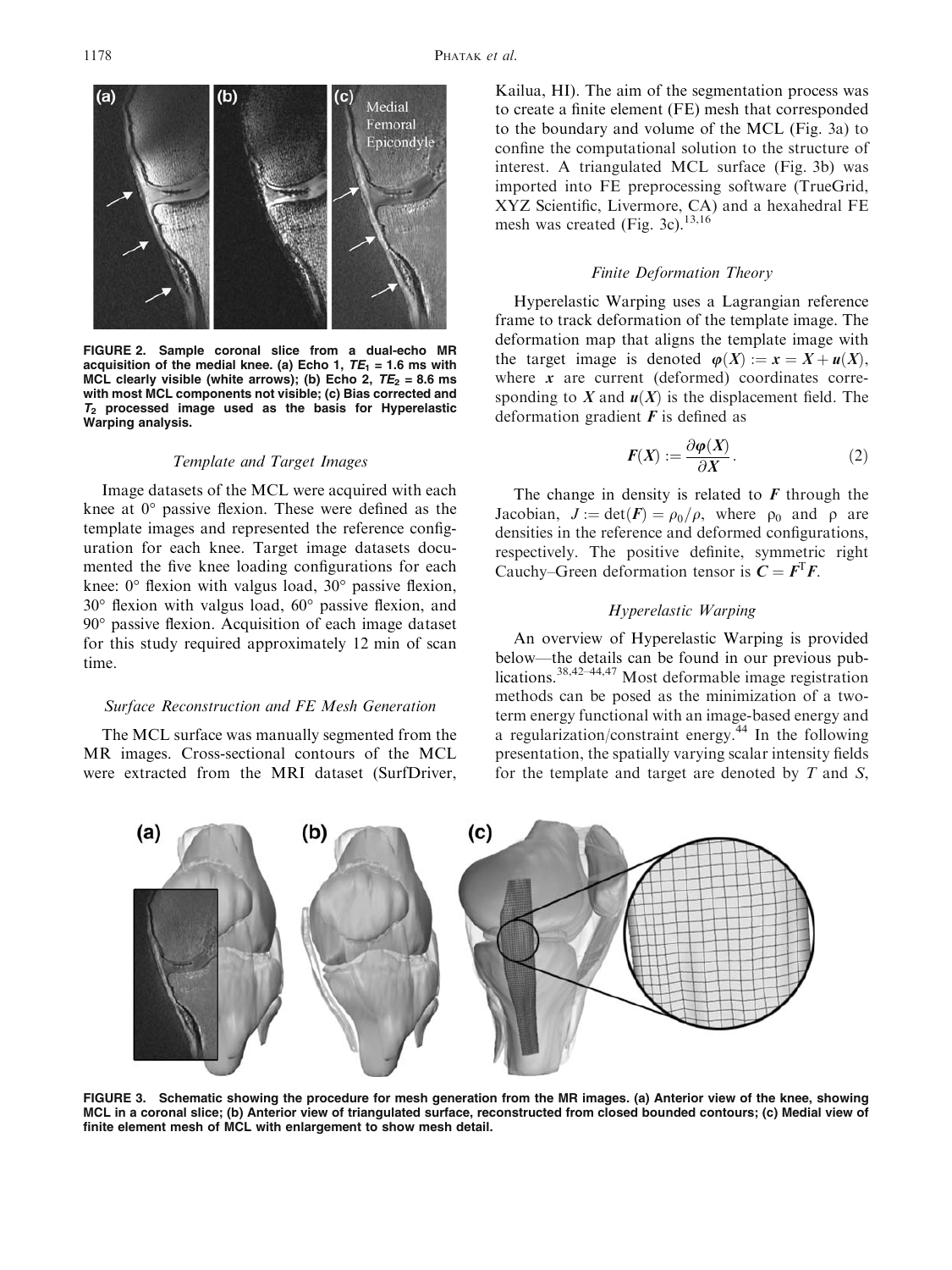respectively. For Hyperelastic Warping, the two terms of the energy functional E are defined as<sup>43</sup>

$$
E(\boldsymbol{\varphi}) = \int_{\beta} W(X, \boldsymbol{C}) dv - \int_{\beta} U(T(X), S(\boldsymbol{\varphi})) dv.
$$
 (3)

Here,  $\beta$  is the volume of integration in the deformed configuration, W represents the regularization energy, and U is the image-based energy. Hyperelastic Warping takes  $W$  to be the strain energy for a hyperelastic material, governed by nonlinear continuum mechanics. Since  $W$  depends on  $C$ , which is independent of rotation, hyperelasticity provides an objective (invariant under rotation) constitutive framework for deformable image registration.<sup>40</sup> The image-based energy used in<br>this study is based on a Gaussian sensor based on a Gaussian sensor model<sup>10,12,32,43</sup>:

$$
U(T(X), S(\boldsymbol{\varphi})) = \frac{\lambda}{2} (T(X) - S(\boldsymbol{\varphi}))^{2}.
$$
 (4)

Here,  $\lambda$  is a penalty parameter that enforces alignment of the template model with the target image data. As  $\lambda \rightarrow \infty$ ,  $(T(X) - S(\varphi))^2 \rightarrow 0$ , and the image energy converges to a finite, minimized value. The first variation of the functional  $U$  in (4) gives rise to the imagebased force term:

$$
DU(X, \varphi) \cdot \eta = -\lambda \left[ \left( T(X) - S(\varphi) \right) \frac{\partial S(\varphi)}{\partial \varphi} \cdot \eta \right]. \tag{5}
$$

This vector term drives the template deformation based on pointwise differences in image intensity and the gradient of the target intensity, evaluated at material points in the template model. The first variation of the energy functional  $E(\varphi)$  in (3) with respect to the deformation  $\varphi(X)$  in direction  $\eta$  gives rise to the Euler–Lagrange equations<sup>32,43</sup>:

$$
G(\varphi, \eta) := DE(\varphi) \cdot \eta = \int_{\beta} \sigma : \nabla \eta \, dv
$$

$$
- \int_{\beta} \lambda \left[ (T - S) \frac{\partial S}{\partial \varphi} \cdot \eta \right] dv = 0,
$$
 (6)

where  $\sigma$  is the second-order symmetric Cauchy stress tensor,

$$
\sigma = \frac{1}{J} F \frac{\partial W}{\partial C} F^{T}.
$$
 (7)

The first term on the right-hand side of (6) represents the weak form of the equilibrium equations from continuum mechanics (see, e.g., Marsden and Hughes $^{30}$ ). The second term is the image-based force term, which drives the deformation of the template model. The image-based forces deform the discretized template model into registration with the target image dataset. They are opposed by the internal forces arising from the deformation of the template image, governed by the form of the hyperelastic strain energy.

## Finite Element Discretization

The Hyperelastic Warping algorithm has been integrated into the nonlinear finite element code NIKE3D.<sup>29</sup> The template image data  $T$  are interpolated to the nodes of the hexahedral FE mesh to represent part or all of the template image domain. As the mesh deforms, the target image data S are queried at the current location of nodes in the template FE mesh. After linearization of Eq. (6) about a known configuration  $\varphi^*$ , FE discretization and global assembly, the assembled FE mesh is represented by a system of linear equations:

$$
\sum^e \left( \boldsymbol{K}^C(\boldsymbol{\varphi}^*) + \boldsymbol{K}^I(\boldsymbol{\varphi}^*) \right) \cdot \Delta \boldsymbol{u} = \sum^e \left( \boldsymbol{F}^{ext}(\boldsymbol{\varphi}^*) + \boldsymbol{F}^{int}(\boldsymbol{\varphi}^*) \right), \tag{8}
$$

where  $\sum_{n=1}^e$  is the FE assembly operator, assembling contributions from all nodes/elements into the global matrices/vectors.  $\mathbf{F}^{\text{ext}}$  is the external force vector arising from the image-based energy,  $F<sup>int</sup>$  is the internal force vector arising from the hyperelastic strain energy,  $K^C$  is the constraint stiffness arising from the hyperelastic energy and  $K<sup>1</sup>$  is the image-based stiffness. The term in parentheses on the left-hand side is the (symmetric) tangent stiffness matrix.  $\Delta u$  is the vector of unknown incremental nodal displacements with length  $[3 \times N_{el}]$ , where  $N_{el}$  is the number of elements. An initial estimate of  $\Delta u$  is obtained by inverting Eq. (8), and this solution is improved iteratively using the BFGS quasi-Newton method.<sup>31</sup> The solution is evolved in computational time by incrementally increasing the penalty parameter  $\lambda$ .<sup>44</sup> For this study, the stopping criterion for ending the incremental-iterative solution scheme was defined by a maximum change in the norm of the difference image of less than 5%.

#### Constitutive Model

When applied to strain tracking problems, Hyperelastic Warping has an advantage over other deformable image registration techniques in that the regularization/constraint can be based on the actual physical material behavior of the structure or tissue of interest. The MCL has a predominant collagen fiber orientation aligned with the longitudinal direction. The material symmetry can be described by a transversely isotropic hyperelastic model, with longitudinal collagen fibers embedded in an isotropic matrix.<sup>13,16,37</sup> A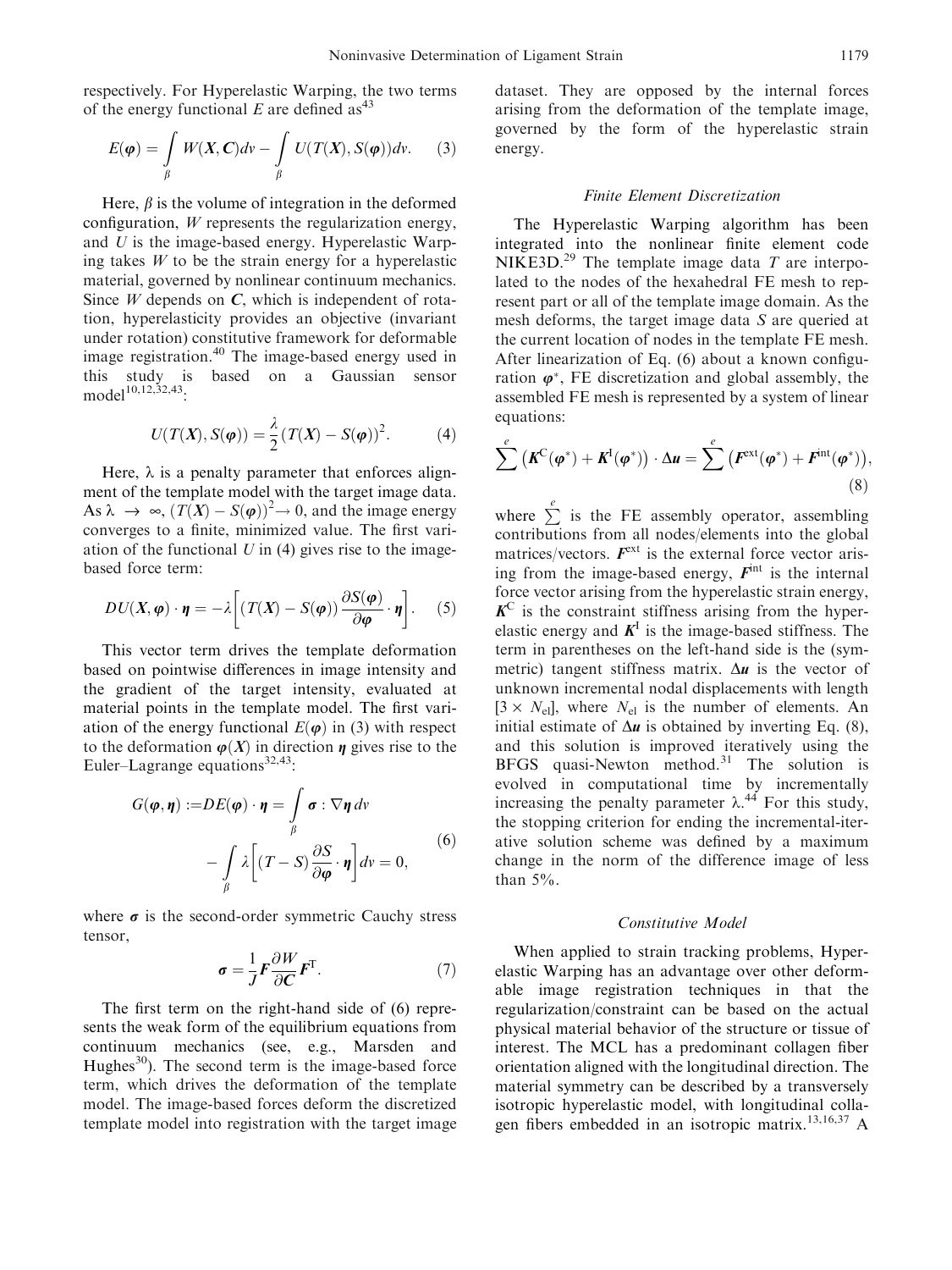transversely isotropic hyperelastic strain energy was used, the preferred direction aligned with the long axis of the MCL:

$$
W = C_1(\tilde{I}_1 - 3) + F_2(\tilde{\lambda}) + \frac{K}{2}[\ln(J)]^2.
$$
 (9)

 $\tilde{I}_1$  is the first deviatoric invariant of  $C_1^{40}$  $\tilde{\lambda} = \sqrt{a_0 \cdot \tilde{C} \cdot a_0}$  is the deviatoric fiber stretch along the local fiber direction  $a_0$ ,  $C_1$  is the shear modulus of the matrix and  $K$  is the bulk modulus. The fiber stress– stretch behavior was represented as exponential, with no resistance to compressive load:

$$
\tilde{\lambda} \frac{\partial F_2}{\partial \tilde{\lambda}} = 0, \qquad \tilde{\lambda} \le 1,
$$

$$
\tilde{\lambda} \frac{\partial F_2}{\partial \tilde{\lambda}} = C_3 \Big[ \exp \Big( C_4 \Big( \tilde{\lambda} - 1 \Big) \Big) - 1 \Big], \qquad 1 < \tilde{\lambda} < \lambda^*,
$$
  

$$
\tilde{\lambda} \frac{\partial F_2}{\partial \tilde{\lambda}} = C_5 \tilde{\lambda} + C_6, \qquad \qquad \tilde{\lambda} \geq \lambda^*.
$$

 $(10)$ 

Here,  $\lambda^*$  is the stretch at which collagen is straightened,  $C_3$  scales the stresses,  $C_4$  defines the fiber uncrimping rate,  $C_5$  is the modulus of straightened collagen fibers, and  $C_6$  was determined from the condition that the collagen stress is  $C^0$  continuous at  $\lambda^*$ . A description of the constitutive model and its FE implementation can be found in our previous publications.16,46 The following material coefficients were used for the MCL, as reported by Gardiner et al.<sup>16</sup>:  $C_1$  $= 1.44 \text{ MPa}, C_3 = 0.57 \text{ MPa}, C_4 = 48.0 \text{ (no units)}$  $C_5$  = 467 MPa. While the value of the bulk modulus has not been experimentally determined for any ligament, it was assumed to define a nearly incompressible material as two orders of magnitude greater than the shear modulus  $C_1$ . This is consistent with the approach used in our previous FE studies of MCL mechanics.<sup>13,16,48</sup>

## Spatial Filtering

The solution approach described above follows the local gradient to search for a minimum in the total energy  $E(\varphi)$  and therefore it is susceptible to local minima. It is often possible to avoid local minima and converge to a global minimum by first registering larger image features, such as object boundaries and coarse textural detail, followed by registration of fine detail. Sequential low-pass spatial filtering was used to achieve this goal.<sup>19,44</sup> By evolving the cut-off frequency of the spatial filter over computational time, the influence of fine textural features in the image can be initially suppressed until global registration is achieved. The spatial filter is applied by convolution of the template and target images with a kernel  $\kappa(X)$ . For the template image,

$$
T^*(X) = T(X) * \kappa(X) = \int\limits_B T(Z) \kappa(X - Z) dZ, \quad (11)
$$

where  $T(X)$  and  $T^*(X)$  are the original and filtered template image data, respectively, in the spatial domain,  $X$  is a vector containing the material coordinates and  $Z$  is the frequency representation of  $X$ . This calculation was performed using the discrete Fourier transform.

## Computational Models of the MCL

Each FE model initially consisted of approximately 9000 nodes and 6500 elements. A mesh convergence study was performed on a representative model. The FE models of the MCL were analyzed on four processors of an SGI Origin 3800 (IP35 processors) and required approximately 20 min of wall clock time.

#### Sensitivity Studies

While the Warping solution is driven by the image data as a ''hard constraint'', the hyperelastic constitutive model acts as a ''soft constraint'', ensuring that the deformation field  $\varphi(X)$  is diffeomorphic and physically representative of the material of interest. To investigate the sensitivity of the Hyperelastic Warping predictions to changes in material coefficients, the material coefficients were varied in the following manner for one randomly chosen model: Coefficient  $C_1 \pm 1$  standard deviation (SD) and  $\pm 2.5SD$  with all other properties unchanged; ratio of bulk:shear modulus by  $\pm$ factor of 10 with all other properties unchanged; fiber stiffness varied by  $\pm 30\%$  by adjusting  $C_3$  and  $C_5$  with the following equations:

$$
C_5' = 1.3 \times C_5 \tag{12}
$$

$$
C_3' = C_5' \times \left(\frac{C_3}{C_5}\right) \tag{13}
$$

The standard deviations were taken from Gardiner et al.<sup>16</sup> In addition, an isotropic constitutive model was assumed to investigate the effect of material symmetry on predictions of fiber stretch by Hyperelastic Warping.

#### Statistical Analysis

Regression analyses were used to evaluate the ability of Hyperelastic Warping to predict experimental values of MCL fiber stretch. Fiber stretch values for the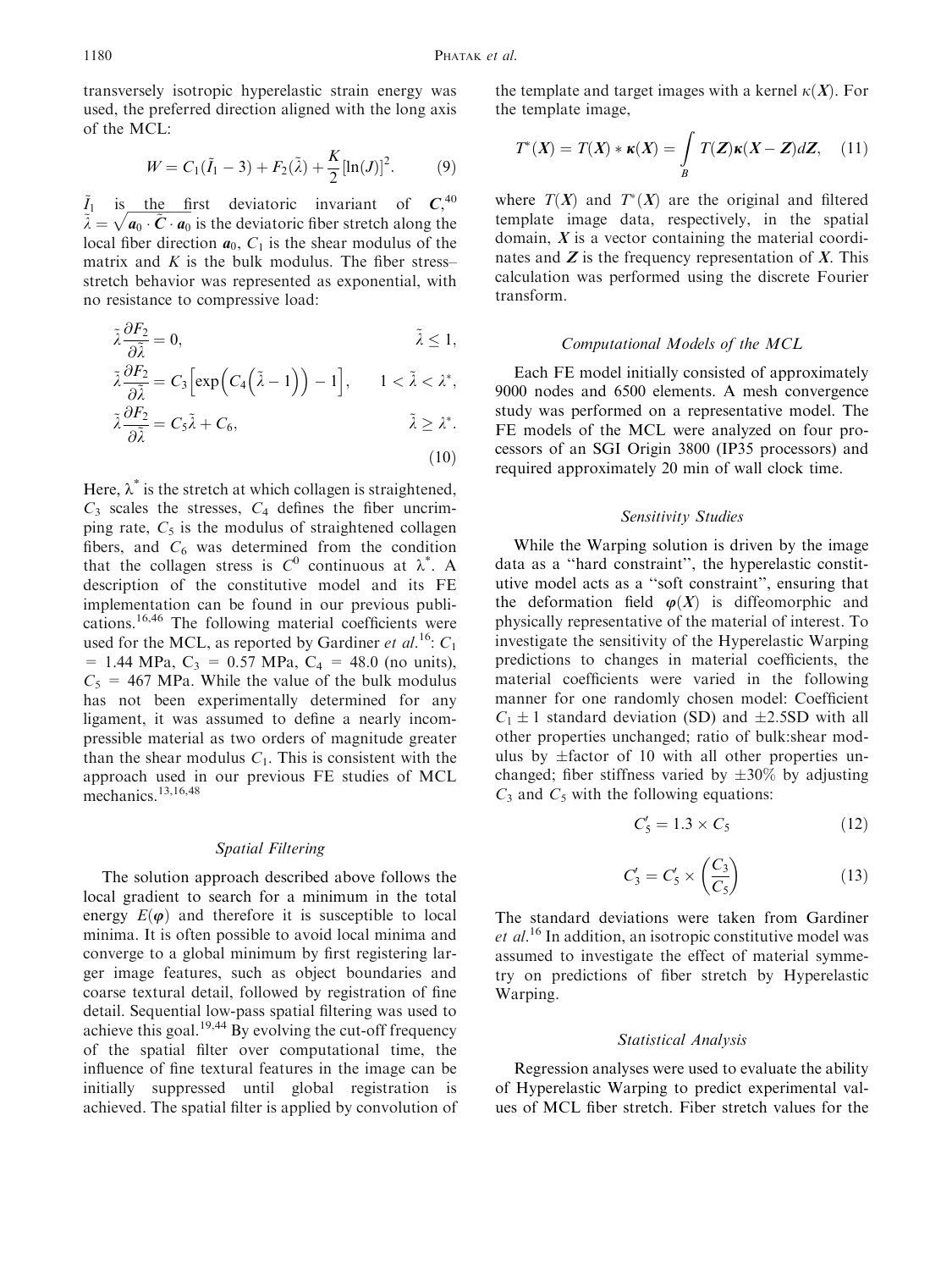deformed FE models were extracted at the locations of the pre-determined gauge lengths as defined by the three-dimensional position of the optical strain markers on the MCL. FE values were averaged over the gauge lengths for comparison with experimental values. The predicted stretches were calculated and tabulated for all knees and compared to experimental results. Coefficients of determination  $(R^2)$ , regression lines, and p-values were determined. Significance was determined at  $p = 0.05$ .

## RESULTS

A mesh convergence study determined that a minimum of 5500 elements was required for the MCL warping analyses. This FE mesh was approximately 60 elements long, 15 elements wide and 4 elements thick corresponding to an average element size of 1.5 mm (length)  $\times$  0.75 mm (width)  $\times$  0.5 mm (thickness) (Figs. 3c and 4). Further mesh refinement resulted in fiber stretch predictions that were less than 1% different than those using the 5500 element mesh.

Hyperelastic Warping predictions of regional fiber stretch were strongly correlated with experimental measurements. A regression line for the best fit of all data (21 gauge lengths for 10 knees) yielded a coefficient of regression of  $R^2 = 0.81$  ( $p = 0.011$ , Fig. 5). The root-mean-squared error between the experimen-



FIGURE 4. Hyperelastic Warping solution for knee 1, showing side view of the original and deformed FE mesh superimposed on volumetric MR images of the template and target, respectively. (a) Template with knee at  $0^\circ$  flexion; (b) Deformed template for knee at 30° flexion with 12 N m valgus torque.



FIGURE 5. Correlation plot of all fiber stretch predictions from Hyperelastic Warping versus experimental fiber stretch measurements indicate that the Warping predictions exhibit strong correlation with experimental strain results. Data are for 21 gauge lengths for five loading configurations with 10 knees ( $n = 1050$ ).

tal fiber stretch measurements and the Warping predicted values was 1.0091 in units of fiber stretch, or 0.91% fiber strain. Coefficients of determination for each loading configuration were as follows:  $R^2 = 0.81$ for 30° passive knee flexion ( $p = 0.020$ );  $R^2 = 0.87$ for 60° passive knee flexion ( $p = 0.008$ );  $R^2 = 0.76$  for 90° passive knee flexion ( $p = 0.013$ );  $R^2 = 0.78$  for  $0^{\circ}$  flexion with 12 N m valgus load ( $p = 0.028$ ); and  $R^2 = 0.86$  for 30° flexion with 12 N m valgus load  $(p = 0.007)$ .

#### MCL Strain Patterns

Experimentally measured and Warping-predicted MCL strains were highly inhomogeneous (Fig. 6). It is important to note that negative strain values do not necessarily represent compression since the reference configuration was defined with a pre-stretched MCL (knee at full extension) and was not a stress-free state. During passive knee flexion from  $0^{\circ}$  to  $90^{\circ}$ , fiber stretch ranged from 0.97 to 1.05 (Figs. 6a–6c). With  $12$  N m valgus torque for flexion up to  $30^{\circ}$ , fiber stretch ranged from 0.96 to 1.05 (Figs. 6d and 6e). Buckling of the fibers of the posterior, proximal MCL was observed with knee flexion angles of  $60^{\circ}$  and higher, and these regions are depicted in purple and marked with an asterisk in Figs. 6b and 6c to note that strain trends in this location should be interpreted with caution. The highest strains were located in the proximal, anterior region of the MCL. MCL strain patterns showed similar values and trends as previous data reported in the literature.<sup>1,15,23</sup>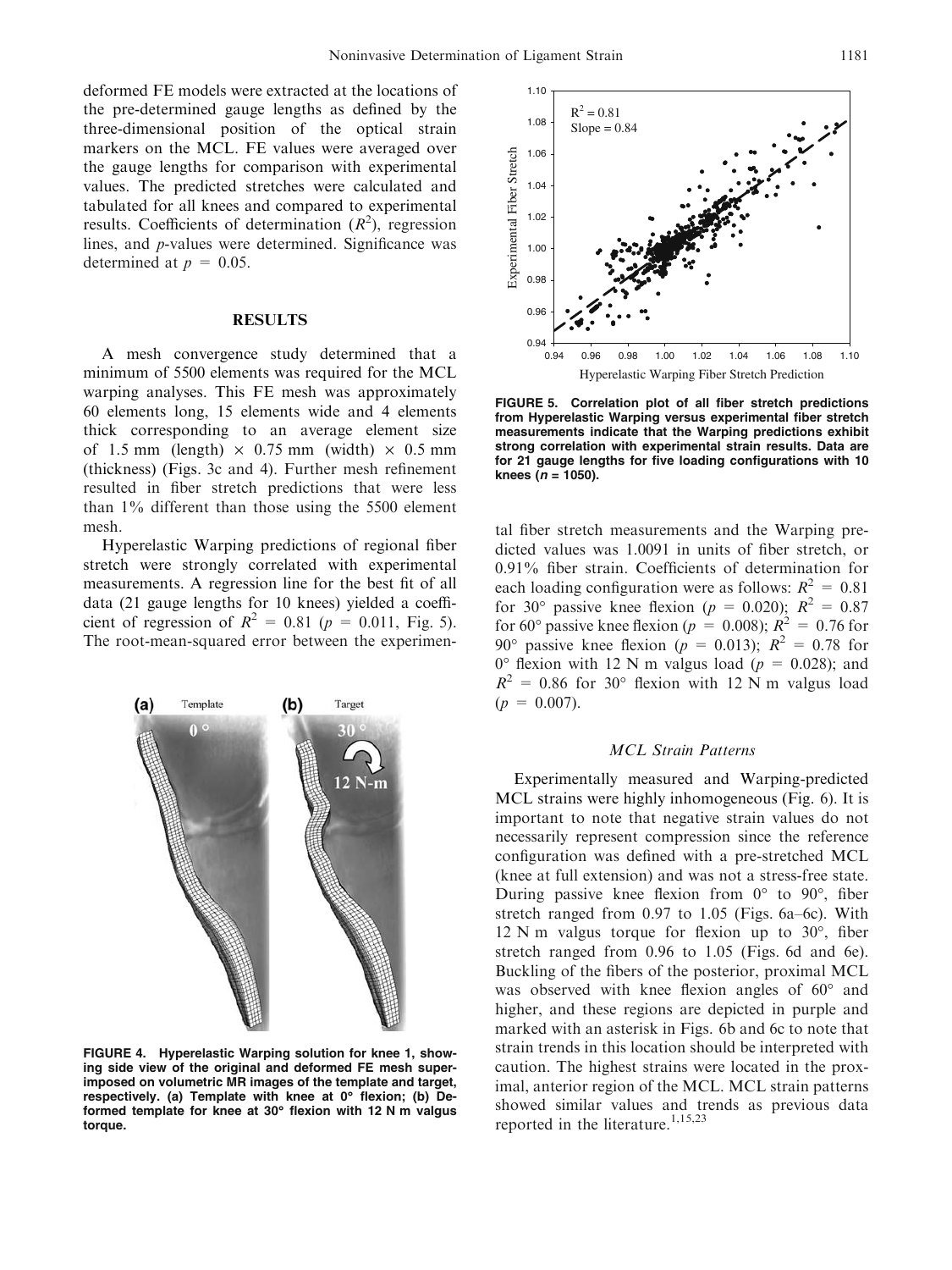

FIGURE 6. The fiber distributions predicted by Hyperelastic Warping show excellent agreement with the experimental strain distributions. Average MCL fiber stretch distributions across all knees ( $n = 10$ ). (a) 30° passive flexion; (b) 60° passive flexion; (c) 90° passive flexion; (d) 12 N m valgus torque at  $0^\circ$  flexion; (e) 12 N m valgus torque at  $30^\circ$  flexion, experimental (left) and Hyperelastic Warping (right). Discrete values have been interpolated onto the FE mesh to generate a continuous spatial representation of results. (\*) Purple regions represent buckling of the posterior, proximal MCL after 60 flexion.

#### Sensitivity Studies

Hyperelastic Warping predictions of MCL fiber stretch were insensitive to changes in material coeffi-

cients for fiber stiffness and bulk modulus:shear modulus ratio. Varying  $C_1$  by  $\pm$ 1SD, bulk:shear ratio by  $\pm$  factor of 10, and stiffness by  $\pm 30\%$  resulted in a negligible change to the overall correlation for all five loading conditions of one knee (Table 1). The effect of variation in  $C_1$  on fiber stretch at specific regions of MCL was charted for  $\pm$ 1SD and  $\pm$ 2.5SD for one randomly chosen computational model and loading condition (Fig. 7). The baseline coefficient of determination for this loading condition was 0.85. Changes in  $C_1$  from +2.5SD down to -1SD did not result in a significant change for correlation. However, the case with  $C_1$  – 2.5SD resulted in a solution with a significantly lower correlation ( $R^2 = 0.67$ ) with 12 out of 21 strain regions exhibiting limited convergence in comparison to the baseline solution. Strain regions located in the central MCL near the joint line (locations B4, B5, B6) showed the most sensitivity to change in  $C_1$ . Overall  $R^2$  for all five loading conditions was 0.78. Correlation was degraded for  $C_1 - 2.5SD (R^2 = 0.56)$ and the substitution of an isotropic constitutive model  $(R^2 = 0.65)$ .

#### DISCUSSION

This study demonstrated the feasibility of measuring ligament strain using Hyperelastic Warping with volumetric MR images before and after deformation. The use of a hyperelastic strain energy ensures that deformations will be diffeomorphic (one-to-one, onto, and differentiable with a differentiable inverse). Further, hyperelasticity is objective for large strains and rotations and provides a reasonable description of the material behavior of many soft tissues. These characteristics are considered to be major strengths of the method. Previous uses of solid mechanics-based regularizations for deformable image registration have been based on linear elasticity,<sup>2</sup> which is not objective and penalizes large strains and rotations. The use of a

TABLE 1. Effect of variation of material coefficients on Hyperelastic Warping predictions of fiber stretch as represented by the coefficient of determination ( $R^2$ ) between experimental measurements and Hyperelastic Warp

|                               | $R^2$ (30°) | $R^2$<br>$(60^\circ)$ | $R^2$ (90°) | $R^2$ (0° with valgus load) | $R^2$ (30° with valgus load) |
|-------------------------------|-------------|-----------------------|-------------|-----------------------------|------------------------------|
| <b>Baseline Warping</b>       | $0.79*$     | $0.84*$               | $0.70*$     | $0.74*$                     | $0.85*$                      |
| $C_1 + 2.5SD$                 | $0.72*$     | $0.81*$               | $0.68*$     | $0.70*$                     | $0.79*$                      |
| $C_1$ + 1SD                   | $0.79*$     | $0.84*$               | $0.70*$     | $0.74*$                     | $0.85*$                      |
| $C_1 - 1SD$                   | $0.79*$     | $0.84*$               | $0.70*$     | $0.74*$                     | $0.85*$                      |
| $C_1 - 2.5SD$                 | $0.63*$     | 0.62                  | 0.51        | 0.43                        | 0.67                         |
| Bulk: shear ratio $\times$ 10 | $0.79*$     | $0.83*$               | $0.69*$     | $0.73*$                     | $0.84*$                      |
| Bulk: shear ratio/10          | $0.79*$     | $0.83*$               | $0.68*$     | $0.74*$                     | $0.84*$                      |
| Stiffness $+30%$              | $0.79*$     | $0.84*$               | $0.70*$     | $0.74*$                     | $0.85*$                      |
| Stiffness $-30%$              | $0.79*$     | $0.84*$               | $0.70*$     | $0.74*$                     | $0.85*$                      |
| <b>Isotropic</b>              | $0.68*$     | $0.75*$               | 0.61        | 0.52                        | $0.72*$                      |
|                               |             |                       |             |                             |                              |

One computational model (knee 3) was randomly selected for the sensitivity studies and correlation results are reported for all five loading conditions. An asterisk indicates a statistically significant correlation.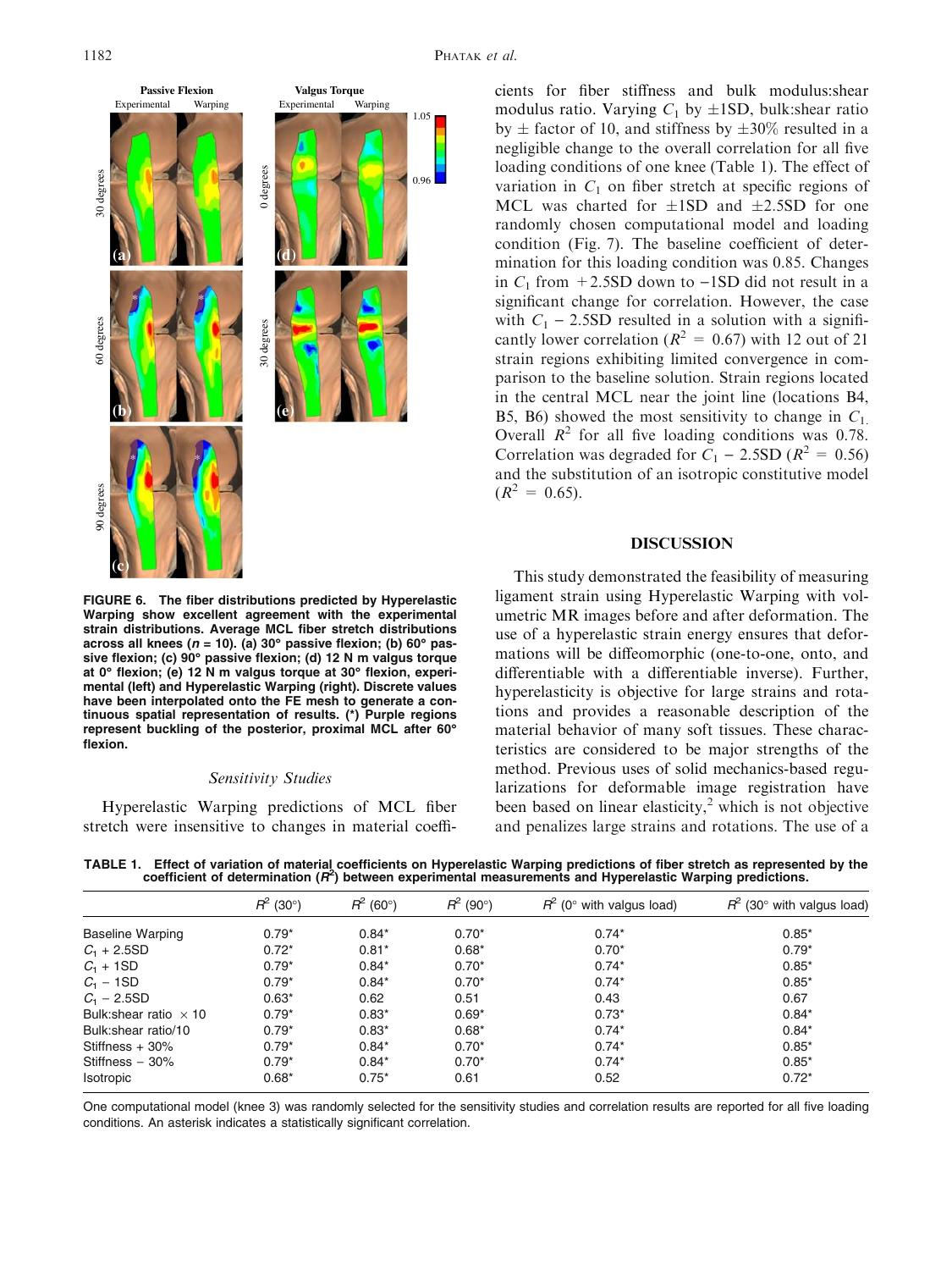realistic constitutive model for the MCL ensures that deformation maps reflect the behavior of an elastic material under finite deformation. In regions of the template model that have large intensity gradients, large image-based forces will be generated and the solution will be primarily determined by the image data. In regions that lack image texture or gradients, image-based forces will be smaller or in some cases negligible. In these cases the predicted deformation will be dependent on the hyperelastic regularization (constitutive model). A realistic representation of the material behavior serves to improve predictions in these areas.

Warping predictions of fiber stretch and strain were relatively insensitive to changes in  $C_1$  by  $\pm$ 1SD,  $C_1$ +2.5SD, stiffness by  $\pm 30\%$ , or bulk:shear ratio by  $\pm$  factor of 10. Correlations were significantly degraded with  $C_1$  – 2.5SD and with the substitution of an isotropic constitutive model. The relative insensitivity of the fiber stretch predictions from Hyperelastic Warping to changes in material coefficients is consistent with the results of our previous studies of myocardial strain<sup>43</sup> and coronary arteries.<sup>42</sup> The greatest sensitivity in response to a change in  $C_1$  was seen in strain regions B4, B5, B6 located in the central MCL near the joint line (Fig. 7). This portion of the superficial MCL represents the transition between longitudinal anterior fibers and oblique posterior fibers and it is physically contiguous with the deep MCL, which attaches to the medial meniscus. A possible explana-



FIGURE 7. Effect of variations in material coefficient  $C_1$  on Hyperelastic Warping fiber stretch predictions for 21 strain regions for one randomly chosen model and loading condition (knee 3, 30° flexion with valgus load). Correlations were significantly degraded at  $C_1$  – 2.5SD. Strain regions B4, B5, B6 (dashed lines) showed the greatest sensitivity to change in  $C<sub>1</sub>$ .

tion for the relative sensitivity of the Warping solution to  $C_1$  in this particular area is due to the complexity of the material behavior and material symmetry in this transitional zone. The FE model used in this study accounted for the anterior longitudinal and posterior oblique fibers of the superficial MCL, and assumed this same fiber direction through the depth of the MCL.

Only superficial MCL strain comparisons were made in this study, and fiber directions were accurately characterized for these locations through visual inspection. Future research with deep MCL strain will require a detailed description of fiber orientation through the thickness of the MCL and its attachments with the medial meniscus, femur, and tibia. This will require the use of histological techniques or possibly diffusion tensor MRI technology.

The results of the sensitivity studies suggest that the use of a constitutive model that represents the general material symmetry of the material improves the accuracy of strain predictions with Hyperelastic Warping. However, the actual values of the material coefficients are not as critical. This is consistent with the fact that changing the shear modulus or ratio of fiber:shear modulus generally had little effect on the quality of the strain predictions by Hyperelastic Warping, whereas the substitution of an isotropic material model for the transversely isotropic model degraded the correlation significantly. The bulk:shear ratio was more insensitive for MCL strain as compared to a previous study with myocardial strain.<sup>43</sup> This could be explained by the fact that compressibility is a more important factor in describing the material constitutive behavior of myocardium, rather than ligament.

Fiber stretch predictions from Hyperelastic Warping and experimental measurements exhibited similar trends in range and spatial location as previous results of MCL strain during passive knee flexion (Table 2). The highest strains in this study occurred in the proximal, anterior region of the MCL. Previous experimental studies<sup>1,15,23</sup> reported that the highest MCL strains occur in the proximal region, and anecdotal clinical evidence suggests that most MCL injuries also occur at the proximal insertion site.<sup>25</sup> Arms et al.<sup>1</sup> and Hull *et al.*<sup>23</sup> reported increasing strain for the anterior MCL with increasing flexion angle in the range of 0–4%, and this pattern matches the results in this study. In contrast, Gardiner et  $al$ .<sup>15</sup> found no difference in strain for the anterior MCL with increased flexion angle, although this differing pattern was likely due to the removal of the patella and anterior capsule. The posterior MCL exhibited decreasing strain with increasing flexion angle in the range of  $-3$  to 0%. These results are in agreement with Arms et  $al$ <sup>1</sup> and Gardiner et  $al$ <sup>15</sup> In addition, buckling of the proximal, posterior MCL (Figs. 6b, c, purple regions denoted with asterisk) with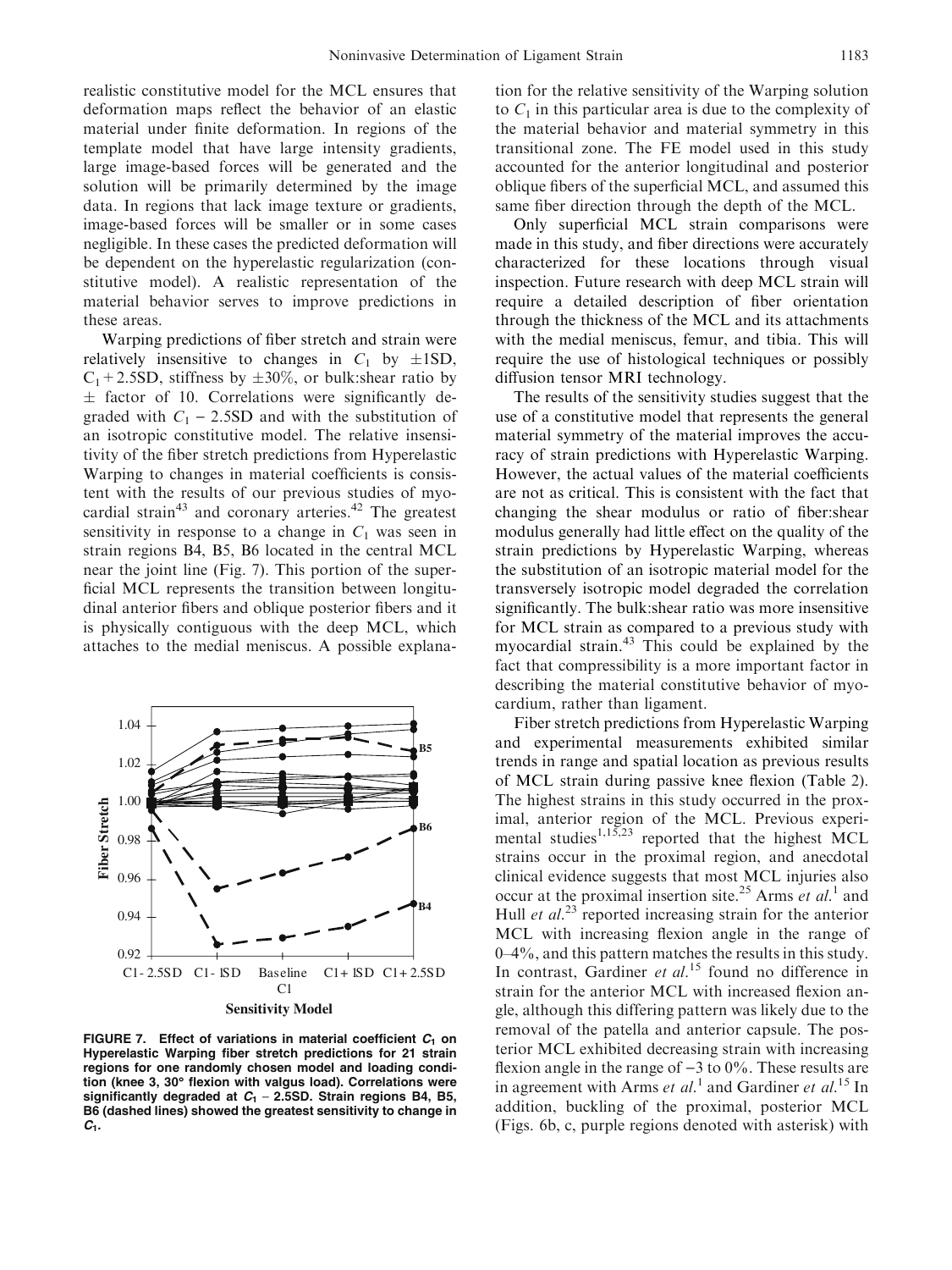|                                                              |                                                           |                                                                 | TABLE 2. MCL strain changes with increasing knee flexion.         |                                      |                                                                 |
|--------------------------------------------------------------|-----------------------------------------------------------|-----------------------------------------------------------------|-------------------------------------------------------------------|--------------------------------------|-----------------------------------------------------------------|
|                                                              | Arms et al.                                               | Hull et $al^{23}$                                               | Gardiner et al. <sup>15</sup>                                     |                                      | Experimental, present study Hyperelastic Warping, present study |
| Reference configuration<br>Technique                         | O degree flexion<br>Hall device                           | Mercury strain gauges<br>nflection point on<br>oad/strain curve | In situ (dissected ligament) <sup>a</sup><br>3D motion analysis   | 3D motion analysis<br>0° flexion     | Deformable image registration<br>0° flexion                     |
| -ocation of highest strain<br>Anterior strain-passive        | Proximal anterior MCL<br>0 to $4\%$                       | Proximal anterior MCL                                           | -1 to 1% <sup>a</sup> (anterior capsule<br>Proximal posterior MCL | Proximal anterior MCL<br>$0$ to $5%$ | Proximal anterior MCL<br>$0$ to $5%$                            |
| Posterior strain-passive<br>flexion to 90°<br>flexion to 90° | $-4$ to 0%                                                |                                                                 | $-5$ to $0\%$ <sup>a</sup><br>removed)                            | $-3$ to 0%                           | $-3$ to 0%                                                      |
| Anterior strain-valgus<br>load up to 30°                     | 0 to 3% (15 N m torque)                                   | to $2\%$                                                        | 0 to 2% <sup>a</sup> (10 N m torque)                              | 0 to 3% (12 N m torque)              | $-1$ to 3% (12 N m torque)                                      |
| Posterior strain-valqus<br>load up to 30°                    | 0 to 4% (15 N m torque)                                   |                                                                 | $-1$ to $4\%$ <sup>a</sup> (10 N m torque)                        | $-4$ to 5% (12 N m torque)           | $-4$ to 5% (12 N m torque)                                      |
|                                                              | Comparison with previous studies. Strains with respect to | 0° flexion.                                                     |                                                                   |                                      |                                                                 |

<sup>a</sup>Data for Gardiner *et al.* were adjusted from in situ values.

Pata for Gardiner et al. were adjusted from in situ values

knee flexion angles greater than  $60^{\circ}$  exhibited similar patterns as Gardiner et al.<sup>15</sup>

The accuracy of strain predictions using Hyperelastic Warping depends on the resolution and textural detail of the image data, and its application requires loading scenarios that allow high-resolution imaging both before and after the deformation. We performed extensive optimization of MR acquisition parameters to achieve high-resolution images of the MCL while optimizing signal-to-noise ratio. A short TE pulse sequence was critical for MR imaging of the MCL due to rapid decay of MR signal in collagen containing ligaments.<sup>17</sup> In addition, dual echo images<sup>9</sup> were used to refine the boundaries of the MCL. To increase textural detail through the MCL thickness, a nonuniform acquisition matrix was used with twice the image resolution in the MCL thickness direction as compared to the MCL length direction. The dataset was then resampled with interpolation to create homogeneoussized voxels.

The loading configurations for this study were partially dictated by the geometry of the MRI scanner. The size of the bore and the need for an MRI-compatible loading fixture restricted the range of motion and the forces that could be applied. In the future, open MR scanners and shorter acquisition times will enable the application of more clinically relevant loading scenarios and the ability to perform in vivo musculoskeletal strain measurement. While ex vivo studies of ligament strain have elucidated ligament mechanical function, in vivo measurements will allow the investigation of ligament strains during muscle activation and weightbearing. In addition, since knee ligaments are often injured in combination, in vivo analysis may aid in the differential diagnosis and localization of ligament injury. Injured joints could be analyzed for functional performance based on strain values throughout the joint, isolating partial injuries which could not be otherwise located.

In addition to Hyperelastic Warping, both texture correlation and MR tagging have been used for imagebased strain measurement. Texture correlation has been applied successfully for the measurement of a variety of musculoskeletal tissue strains including bone,  $4,5,34$  cartilage,  $18,45$  and tendon.  $6,7$  A signal intensity pattern surrounding each pixel is used to track pixel displacement between images. Since only an imagebased energy term is used in the texture correlation algorithm, $18$  the technique is relatively sensitive to noise. Practical implementation for strain measurement requires manual alignment of images to account for rigid body rotation.<sup>34</sup> For Hyperelastic Warping, the constitutive model is unaffected by rigid body rotations by design. A limitation of Hyperelastic Warping is that the computational expense associated with solving the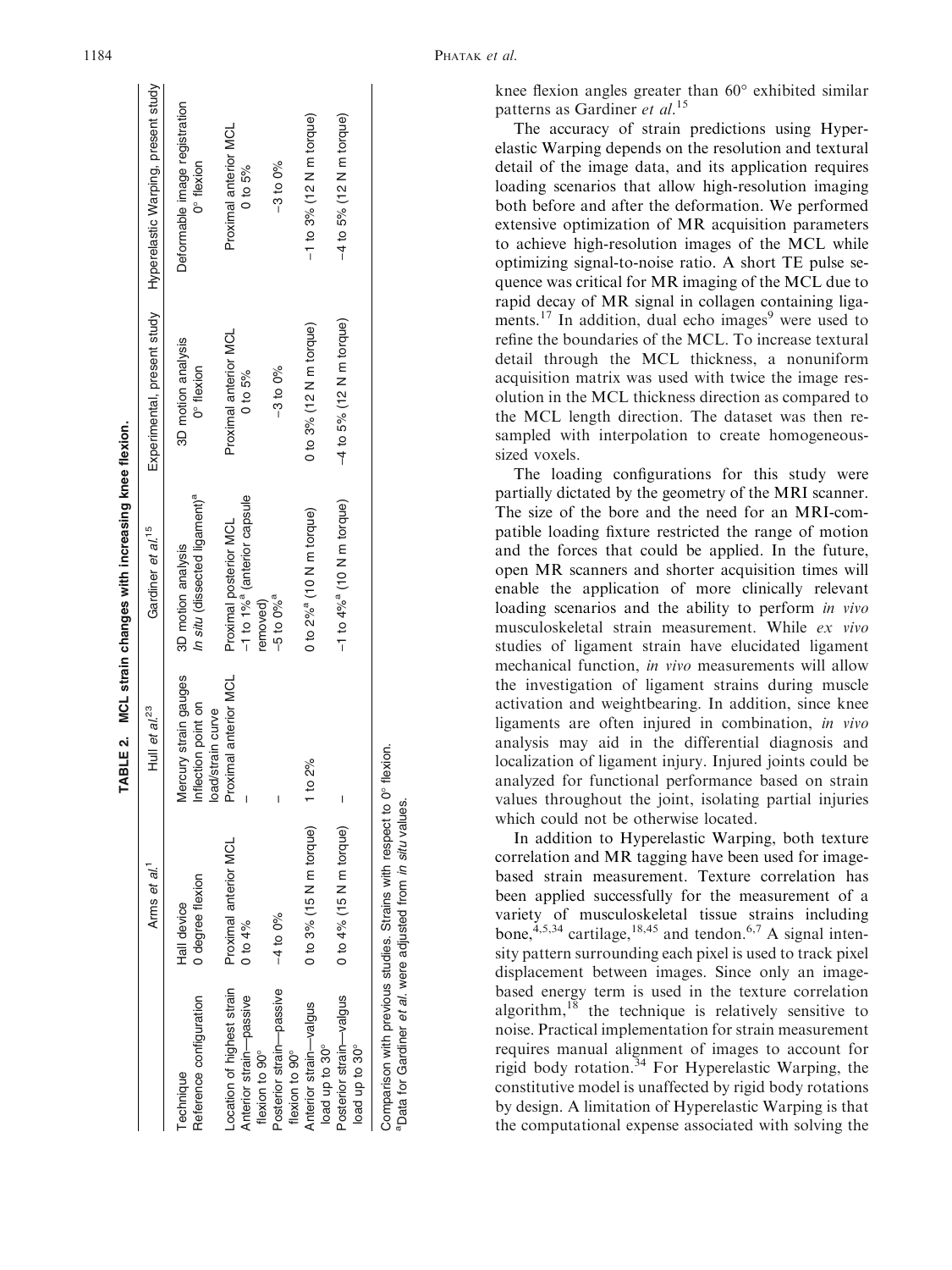equations emanating from the combined energy functional is considerably higher than that associated with analyses based on texture correlation.

MR tagging has been primarily used as a noninvasive, image-based method for measuring myocardial strain.<sup>35,50</sup> MR tagging relies on local perturbation of the magnetization of the myocardium with selective radio-frequency saturation to produce multiple, thin tag planes. The resulting magnetization lines are used as fiducials to track the deformation of the myocardium. Two to three orthogonal tag sets must be acquired to determine 3D deformation. Recently, MR tagging has been adapted for musculoskeletal applications. Neu et al.<sup>33</sup> examined articular cartilage strain using the specialized MRI tagging technique "delays alternating" with nutations for tailored excitation'' (DANTE) with high density tag lines. A primary limitation of MR tagging is that images must be acquired over repeated cycles. While cyclic loading is achieved in vivo for the beating myocardium, an external, cyclic loading device is required for musculoskeletal applications. $33$ 

Deformable image registration models that use regularizations based on the constitutive behavior of linear elastic materials and fluids have been used extensively in the field of anatomical brain registration. Measures of image similarity take the form of differences in the square of the image intensities<sup>10–12,24,38,47</sup> or are based on cross-correlation methods of the intensity or intensity gradient values.<sup>28</sup> When the regularization term of the energy functional is derived from the constitutive model, the registration process takes on the characteristics of the underlying material model. For example, registration methods that use a viscous or inviscid fluid constitutive model have been shown to provide excellent registration results. $10,11$ However, these models have a tendency to underpenalize shear deformations and thus produce physically unrealistic registration of solids. In other words, the deformation of the deformable template resembles that of a fluid rather than that of a solid. Other continuum based methods for deformable image registration use linear elasticity to regularize registration.<sup>2,3,10,11</sup> The use of linear elasticity is attractive due to the fact that it is relatively simple to implement. However, it has a tendency to over-penalize large deformations involved in inter- or intra-subject registration. This is due to the fact that linear elasticity is not objective (rotationally invariant). As a result, even the smallest rotation of material axes induces stress in a linear elastic solid.

In conclusion, this study developed a high-resolution MR imaging strategy for the human MCL and demonstrated that when the resulting image data were used with Hyperelastic Warping, accurate predictions of the magnitudes and spatial variations of ligament strain were possible. The material coefficient/model sensitivity studies demonstrated that strain predictions were relatively insensitive to material coefficients associated with the hyperelastic regularization. Hyperelastic Warping represents a powerful technique for noncontact strain measurement in musculoskeletal soft tissues, and it shows promise for application to noninvasive measurement of soft tissue strain in vivo.

## ACKNOWLEDGMENTS

Financial support from NSF #BES-0134503 is gratefully acknowledged. The authors thank Garry Gold of Stanford University for suggesting the use of a nonuniform acquisition matrix, and Marianne Bergquist, Jeff McCann and Anita Apte for assistance with experiments and image acquisition.

#### REFERENCES

- <sup>1</sup>Arms, S., J. Boyle, R. Johnson, and M. Pope. Strain measurement in the medial collateral ligament of the human knee: an autopsy study. J. Biomech. 16(7):491–496, 1983.
- <sup>2</sup>Bajcsy, R., R. Lieberson, and M. Reivich. A computerized system for the elastic matching of deformed radiographic images to idealized atlas images. J. Comput. Assist. Tomogr. 7(4):618–625, 1983.
- <sup>3</sup>Bajcsy, R., and S. Kovacic. Multiresolution elastic matching. Comput. Vis. Graphics Image Process 46:1-21, 1989.
- <sup>4</sup>Bay, B. K. Texture correlation: a method for the measurement of detailed strain distributions within trabecular bone. *J. Orthop. Res.* 13(2):258-267, 1995.
- <sup>5</sup>Bay, B. K, S. A. Yerby, R. F. McLain, and E. Toh. Measurement of strain distributions within vertebral body sections by texture correlation. Spine 24(1):10–17, 1999.
- 6 Bey, M. J., H. K. Song, F. W. Wehrli, and L. J. Soslowsky. Intratendinous strain fields of the intact supraspinatus tendon: the effect of glenohumeral joint position and tendon region. *J. Orthop. Res.* 20(4):869-874, 2002.
- $^7$ Bey, M. J., H. K. Song, F. W. Wehrli, and L. J. Soslowsky. A noncontact, nondestructive method for quantifying intratissue deformations and strains. J. Biomech. Eng. 124(2):253–258, 2002.
- 8 Beynnon, B. D., B. C. Fleming, R. J. Johnson, C. E. Nichols, P. A. Renstrom, and M. H. Pope. Anterior cruciate ligament strain behavior during rehabilitation exercises in vivo. Am. J. Sports Med. 23(1):24-34, 1995.
- <sup>9</sup>Bruder, H., H. Fischer, R. Graumann, and M. Deimling. A new steady-state imaging sequence for simultaneous acquisition of two mr images with clearly different con-
- trasts. *Magn. Reson. Med.* 7(1):35–42, 1988.<br><sup>10</sup>Christensen, G. E., R. D. Rabbitt, and M. I. Miller. 3D brain mapping using a deformable neuroanatomy. Phys.
- Med. Biol. 39(3):609–618, 1994.<br><sup>11</sup>Christensen, G. E., R. D. Rabbitt, and M. I. Miller. Deformable templates using large deformation kinematics. IEEE Trans. Image Process. 5(10):1435–1447, 1996.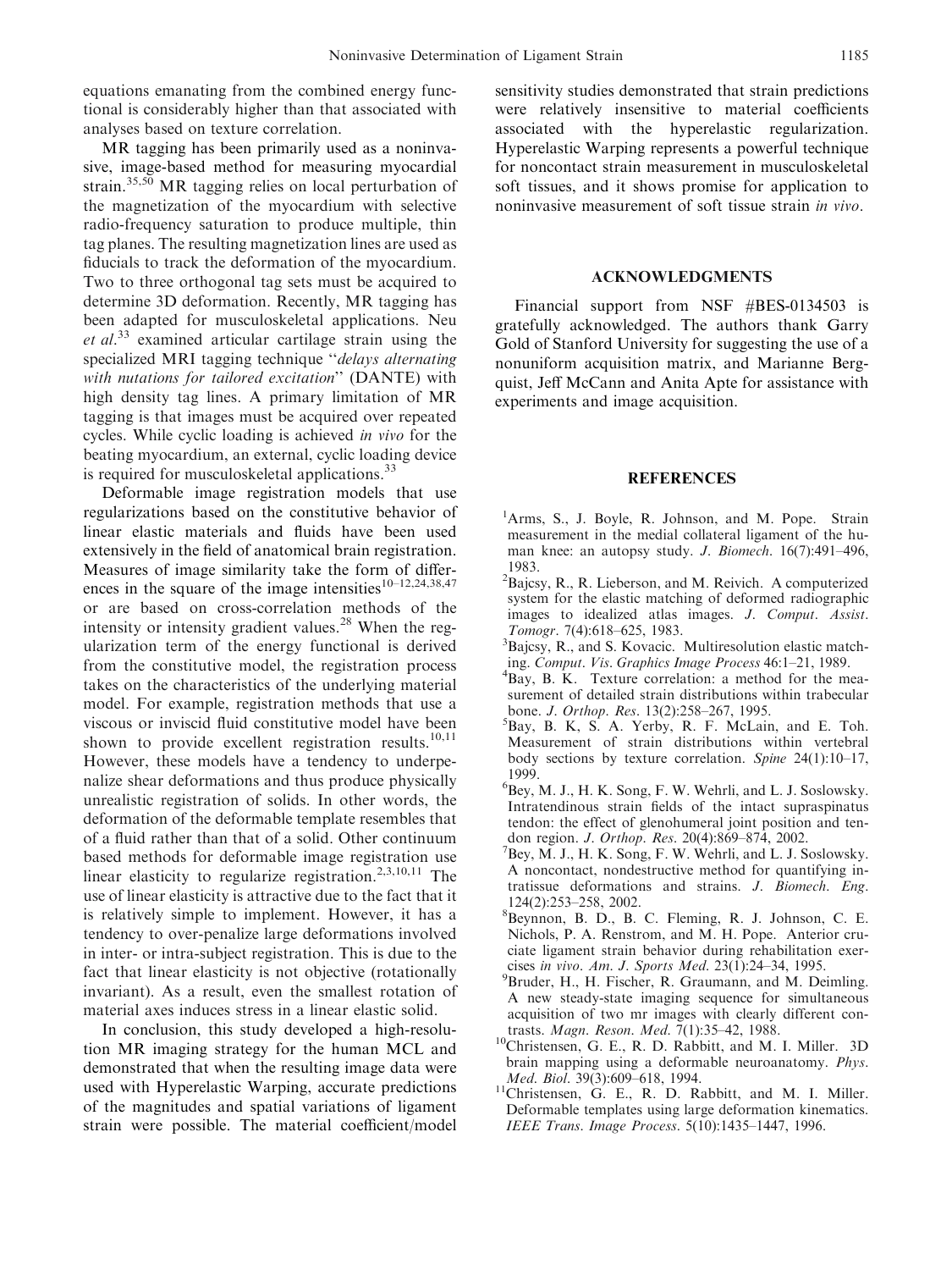- <sup>12</sup>Christensen, G. E., and H. J. Johnson. Consistent image registration. IEEE Trans. Med. Imaging 20(7):568–582,
- $^{2001}$ .<br><sup>13</sup>Ellis, B. J., T. J. Lujan, M. S. Dalton, and J. A. Weiss. Medial collateral ligament insertion site and contact forces in the acl-deficient knee. J. Orthop. Res. 24(4):800–810,
- 2006. 14Federico, S., A. Grillo, G. La Rosa, G. Giaquinta, and W. Herzog. A transversely isotropic, transversely homogeneous microstructural-statistical model of articular cartilage. *J. Biomech.* 38(10):2008–2018, 2005.
- <sup>15</sup>Gardiner, J. C., J. A. Weiss, and T. D. Rosenberg. Strain in the human medial collateral ligament during valgus loading of the knee. *Clin. Orthop.* 391:266-274, 2001.
- <sup>16</sup>Gardiner, J. C., and J. A. Weiss. Subject-specific finite element analysis of the human medial collateral ligament during valgus knee loading. J. Orthop. Res. 21(6):1098–
- 1106, 2003. 17Gatehouse, P. D., and G. M. Bydder. Magnetic resonance imaging of short t2 components in tissue. Clin. Radiol.
- 58(1):1–19, 2003.<br><sup>18</sup>Gilchrist, C. L., J. Q. Xia, L. A. Setton, and E. W. Hsu. High-resolution determination of soft tissue deformations using MRI and first-order texture correlation. IEEE Trans.
- Med. Imaging 23(5):546–553, 2004.<br><sup>19</sup>Gonzalez, R. C., and R. E. Woods. Digital Image Pro-<br>cessing. Addison-Wesley Pub. Co.: Reading, MA, 1992.
- <sup>20</sup>Hadamard, J. Sur les problemes aux derivees partielles et leur signification physique. *Bull. Univ. Princeton.* 13, 1902.
- $1<sup>21</sup>$ Halloran, J. P., A. J. Petrella, and P. J. Rullkoetter. Explicit finite element modeling of total knee replacement
- mechanics. *J. Biomech.* 38(2):323–331, 2005.<br><sup>22</sup>Henkelman, R. M., G. J. Stanisz, J. K. Kim, and M. J. Bronskill. Anisotropy of nmr properties of tissues. Magn.<br>Reson. Med. 32(5):592-601, 1994.
- Reson. Med. 32(5):592–601, 1994. 23Hull, M. L., G. S. Berns, H. Varma, and H. A. Patterson. Strain in the medial collateral ligament of the human knee under single and combined loads. J. Biomech. 29(2):199–
- $2^{206}$ , 1996.<br><sup>24</sup>Johnson, H. J., and G. E. Christensen. Consistent landmark and intensity-based image registration. IEEE Trans.
- Med. Imaging 21(5):450–461, 2002.<br><sup>25</sup>Kawada, T., T. Abe, K. Yamamoto, S. Hirokawa, T. Soejima, N. Tanaka, and A. Inoue. Analysis of strain distribution in the medial collateral ligament using a photoelastic coating method. Med. Eng. Phys. 21(5):
- 279–291, 1999. 26Kim, S. E., N. Phatak, H. Buswell, E. K. Jeong, J. A. Weiss, and D. L. Parker. Short te double echo 3d spgr acquistion for short t2 imaging. Proceedings of the 11th Scientific Meeting of International Society for Magnetic
- Resonance in Medicine, Toronto, Canada, 2003. 27Lujan, T. J., S. P. Lake, T. A. Plaizier, B. J. Ellis, and J. A. Weiss. Simultaneous measurement of three-dimensional joint kinematics and ligament strains with optical methods.
- J. Biomech. Eng. 127(1):193–197, 2005.<br><sup>28</sup>Maintz, J. B., and M. A. Viergever. A survey of medical image registration. *Med. Image. Anal.* 2(1):1–36, 1998.
- <sup>29</sup>Maker, B. N., R. M. Ferencz, J. O. Hallquist. Nike3d: a nonlinear, implicit, three-dimensional finite element code for solid and structural mechanics. Lawrence Livermore National Laboratory Technical Report, 1990, UCRL-MA #105268.
- $30$ Marsden, J. E., and T. J. R. Hughes. Mathematical Foundations of Elasticity. Minneola, NY: Dover, 1994.
- <sup>31</sup>Matthies, H., and G. Strang. The solution of nonlinear finite element equations. *Int. J. Numer. Methods Eng.* 14:1613-1626, 1979.
- $14.14$ <sup>32</sup>Miller, M. I., A. Trouvé, and L. Younes. On the metrics and euler-lagrange equations of computational anatomy.
- *Annu. Rev. Biomed. Eng.* 4:375–405, 2002.<br><sup>33</sup>Neu, C. P., M. L. Hull, J. H. Walton, and M. H. Buonocore. MRI-based technique for determining nonuniform deformations throughout the volume of articular cartilage
- explants. *Magn. Reson. Med.* 53(2):321–328, 2005.<br><sup>34</sup>Nicolella, D. P., L. F. Bonewald, D. E. Moravits, and J. Lankford. Measurement of microstructural strain in cortical bone. Eur. J. Morphol. 42(1-2):23-29, 2005.
- <sup>35</sup>O'Dell, W. G., and A. D. McCulloch. Imaging threedimensional cardiac function. Annu. Rev. Biomed. Eng.
- 2:431–456, 2000.<br> $36P$ Provenzano, P. P., D. Heisey, K. Hayashi, R. Lakes, and R. Vanderby Jr. Subfailure damage in ligament: a structural and cellular evaluation. J. Appl. Physiol. 92(1):362–
- $371, 2002$ .<br> $37$ Quapp, K. M., and J. A. Weiss. Material characterization of human medial collateral ligament. J. Biomech. Eng.
- $120(6):757–763$ , 1998.<br><sup>38</sup>Rabbitt, R. D., J. A. Weiss, G. E. Christensen, and M. I. Miller. Mapping of hyperelastic deformable templates using the finite element method. *SPIE* 2573:252-265, 1995.
- <sup>39</sup>Sled, J. G., A. P. Zijdenbos, and A. C. Evans. A nonparametric method for automatic correction of intensity nonuniformity in MRI data. IEEE Trans. Med. Imaging
- $17(1)$ :87–97, 1998.<br><sup>40</sup>Spencer, A. Continuum Mechanics. New York: Longman,
- 1980. 41Timins, M. E., S. J. Erickson, L. D. Estkowski, G. F. Carrera, and R. A. Komorowski. Increased signal in the normal supraspinatus tendon on mr imaging: diagnostic pitfall caused by the magic-angle effect. AJR Am. J.
- *Roentgenol.* 165(1):109–114, 1995.<br><sup>42</sup>Veress, A. I., J. A. Weiss, G. T. Gullberg, D. G. Vince, and R. D. Rabbitt. Strain measurement in coronary arteries using intravascular ultrasound and deformable images.
- J. Biomech. Eng. 124(6):734–741, 2002.<br><sup>43</sup>Veress, A. I., G. T. Gullberg, and J. A. Weiss. Measurement of strain in the left ventricle during diastole with cine-MRI and deformable image registration. J. Biomech. Eng.
- $127(7)$ :1195–1207, 2005.<br><sup>44</sup>Veress, A. I., N. Phatak, J. A. Weiss. Deformable image registration with hyperelastic warping. In: Handbook of Biomedical Image Analysis, Vol 3, Registration Models (Part a), edited by J. Suri, D. Wilson, and S. Laxminara-
- yan. New York: Marcel Dekker Inc., 2005, pp. 1–2.<br><sup>45</sup>Villemure, I., L. Cloutier, J. R. Matyas, and N. A. Duncan. Non-uniform strain distribution within rat cartilaginous growth plate under uniaxial compression. J. Biomech.
- $40(1)$ :149–156, 2007.<br> $46$  Weiss, J., B. Maker, and S. Govindjee. Finite element implementation of incompressible transversely isotropic hyperelasticity. Comput. Methods Applic. Mech. Eng.
- $135:107-128$ , 1996.<br><sup>47</sup>Weiss, J. A., R. D. Rabbitt, and A. E. Bowden. Incorporation of medical image data in finite element models to track strain in soft tissues. SPIE 3254:477–484, 1998.